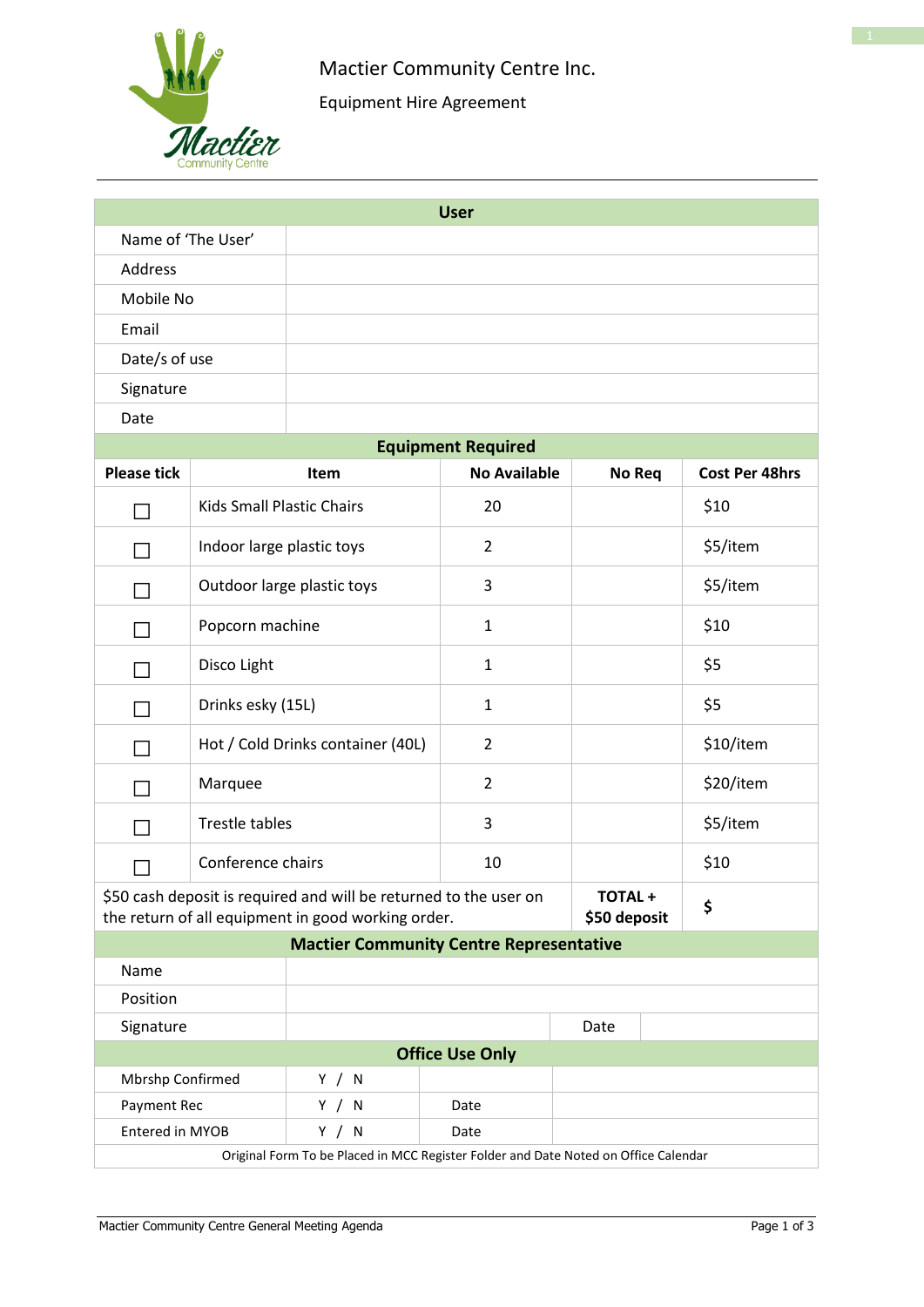

Equipment Hire Agreement

# **Deed of Indemnity in favour of the Mactier Community Centre Association Incorporated.**

# **Parties to this Deed**

The User, as stipulated in Schedule 1, who will use and be responsible for the use of the Mactier Community Centre's equipment, herein after referred to as 'the User'.

The Mactier Community Centre Incorporated, ABN 87 682 015 048, herein after referred to as the 'MCC'.

# **Purpose of Deed**

From time to time, the MCC makes available the MCC Equipment to persons who wish to hire the MCC Equipment.

The User has made a request to the MCC to make use of the Equipment. The MCC is willing to grant the User use on the terms and conditions set out in the Operative Part below.

The User agrees to indemnity both MCC in accordance with the terms outlined in the Operative Part below. This Deed commences on the date upon which the third and final Party of this Deed fully executes the Deed.

#### **Operative Part**

- 1. Schedule 1 forms part of the Deed.
- 2. The User acknowledges that use of any of the MCC's equipment involve risks of personal injury and death and further acknowledge and agree that the MCC can give no warranty or guarantee as to the User's or any other person's safety during those periods.

# **User obligations**

- 3. The User agrees to the following:
	- a. only use the equipment in accordance with this Deed and to follow all instructions of the MCC's representative;
	- b. Not do anything that is dangerous, annoying or offensive, and will comply with all laws;
	- c. To only use the equipment for the use specified in Schedule 1 and to be responsible for the supervision and control of guests and their activities while using the equipment;
	- d. Report to the MCC any damage to the equipment;
	- e. Pay the MCC the hire fee stipulated in Schedule 1 at the time of booking;
	- f. At the end of use return the equipment to its original condition.

#### **Release and Indemnity**

- 4. The User releases the MCC and their officers, employees, agents, contractors, subcontractors and volunteers from, and warrants it will not make any claim or undertake any proceedings against the MCC or any of their respective officers, employees, agents, contractors, subcontractors and volunteers for any direct, indirect or consequential loss incurred by the User or any other person, arising out of, or incidental to, the Use of the Equipment.
- 5. You indemnify the MCC and their officers, employees, agents, contractors, subcontractors and volunteers from and against any direct, indirect and consequential loss that the MCC may sustain or incur, arising from any claim, suit, demand, action or proceedings by any person against the MCC in respect of the User's or anybody's use or presence on the Equipment. For the avoidance of doubt, this indemnity extends to all claims, actions, proceedings, demands, costs and expenses incurred by the User or any other person attending your function or affected by the your function.
- 6. The User is aware that to minimise its legal and financial risk arising from using the Equipment, that the User should obtain adequate insurance policies to cover such risks, and in absence of such insurance cover, may be deemed personally financially liable for any incidents that arise.

# **Termination**

7. This agreement may be terminated by the MCC for any reason whatsoever on giving 24 hours' notice either verbally or in writing to the User. This right of termination may be for either reasons within or external to the MCC's control. The User may cancel their event at any time but are to notify the MCC as soon as possible.

#### **Waiver**

8. The failure by either Party at any time to enforce a provision of this Deed shall not be construed as a waiver by the Party of that provision or in any way effect the validity of this Deed or any part of it.